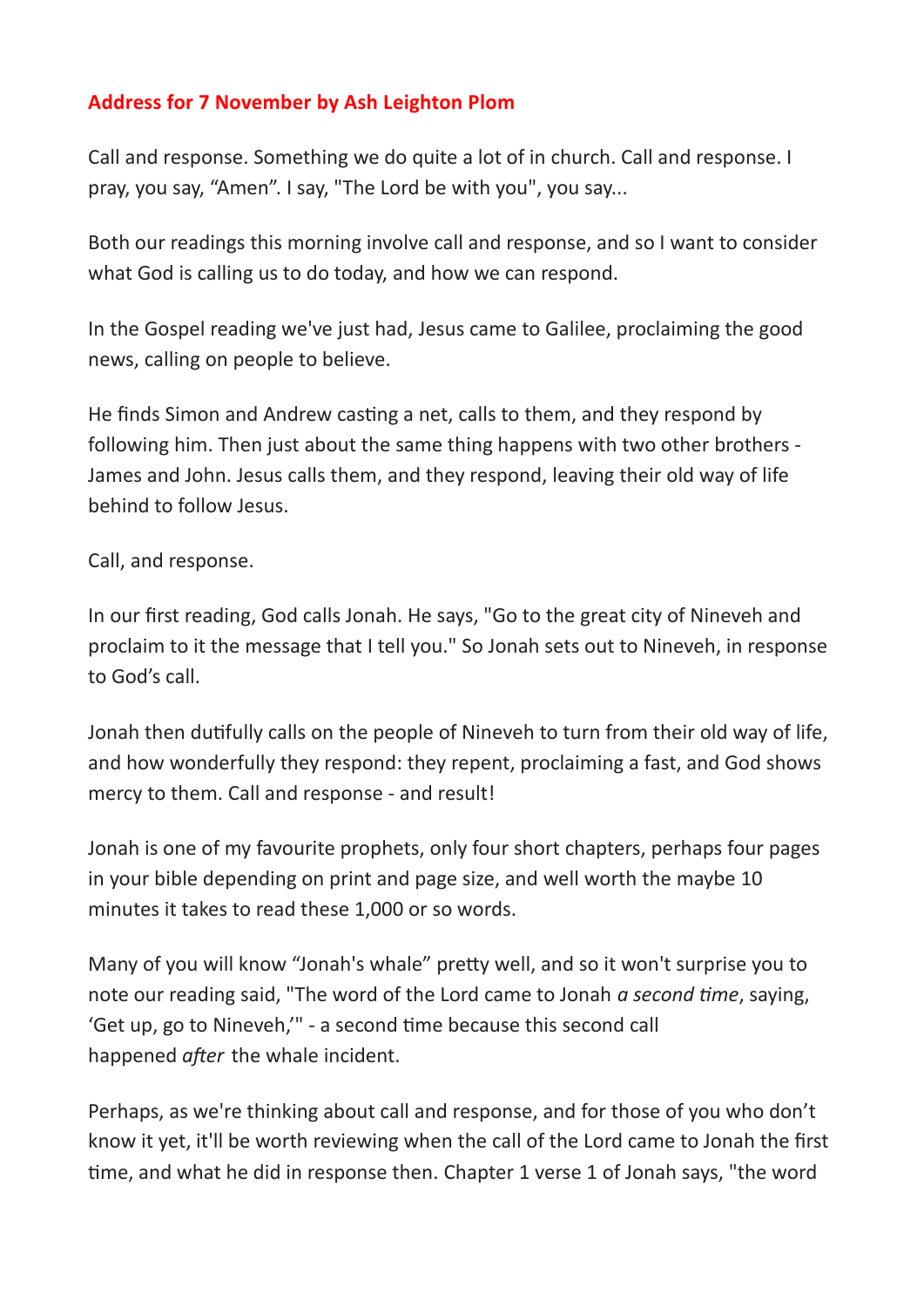of the Lord came to Jonah saying, 'Go at once to Nineveh, that great city, and cry out against it; for their wickedness has come up before me.'"

Note it said, "Go *at once*". But Jonah instead tried to flee to Tarshish [which is now Spain], finding a ship, paying his fare, and going on board to sail away...

So chapter 1 verse 4 says, "But the Lord hurled a great wind upon the sea, and such a mighty storm came upon the sea that the ship threatened to break up." Now, that escalated fast, in just four verses! "The mariners were afraid, and each cried to his god. They threw the cargo into the sea," to lighten the ship, and Jonah clocks that the storm has arisen because he has failed in his response to God's call. Instead of going to Nineveh, he's legging it to Spain.

Redemptively, to save the others, Jonah voluntarily consents to be thrown overboard - giving his life for the sailors, a foreshadowing of Christ giving his life for us.

And so Jonah sinks, and actually goes right down even to the ocean floor, to what he poetically describes as "the roots of the mountains", "the waters closing in" over him, the deep surrounding him, weeds wrapping around his head. And as he sinks, he prays. He recalls in chapter 2 verse 2:

*"I called out to the Lord in my distress, and he answered me; out of the belly of the Pit I cried, and you heard my voice. You brought up my life from the grave, O Lord my God."*

Jonah called and God responded, even though Jonah's own failure to respond to God's call is what had put Jonah in this deadly predicament.

Many of you know about the whale, which is coming soon, but most people don't notice that Jonah experiences a resurrection miracle. Jonah died when he sank, I mean there's no way he could have survived what he's describing, sinking to the ocean floor below the crushing weight of the sea, and he specifically states that God restored him "to life from the grave" (Jonah 2.6). And so understandably Jonah declares when he is saved, "with shouts of grateful praise… Salvation comes from the Lord!'  $(2.9)$ 

It is then that the Lord provided "a large fish to swallow Jonah up; and Jonah was in the belly of the fish for three days and three nights", another sign of Christ, of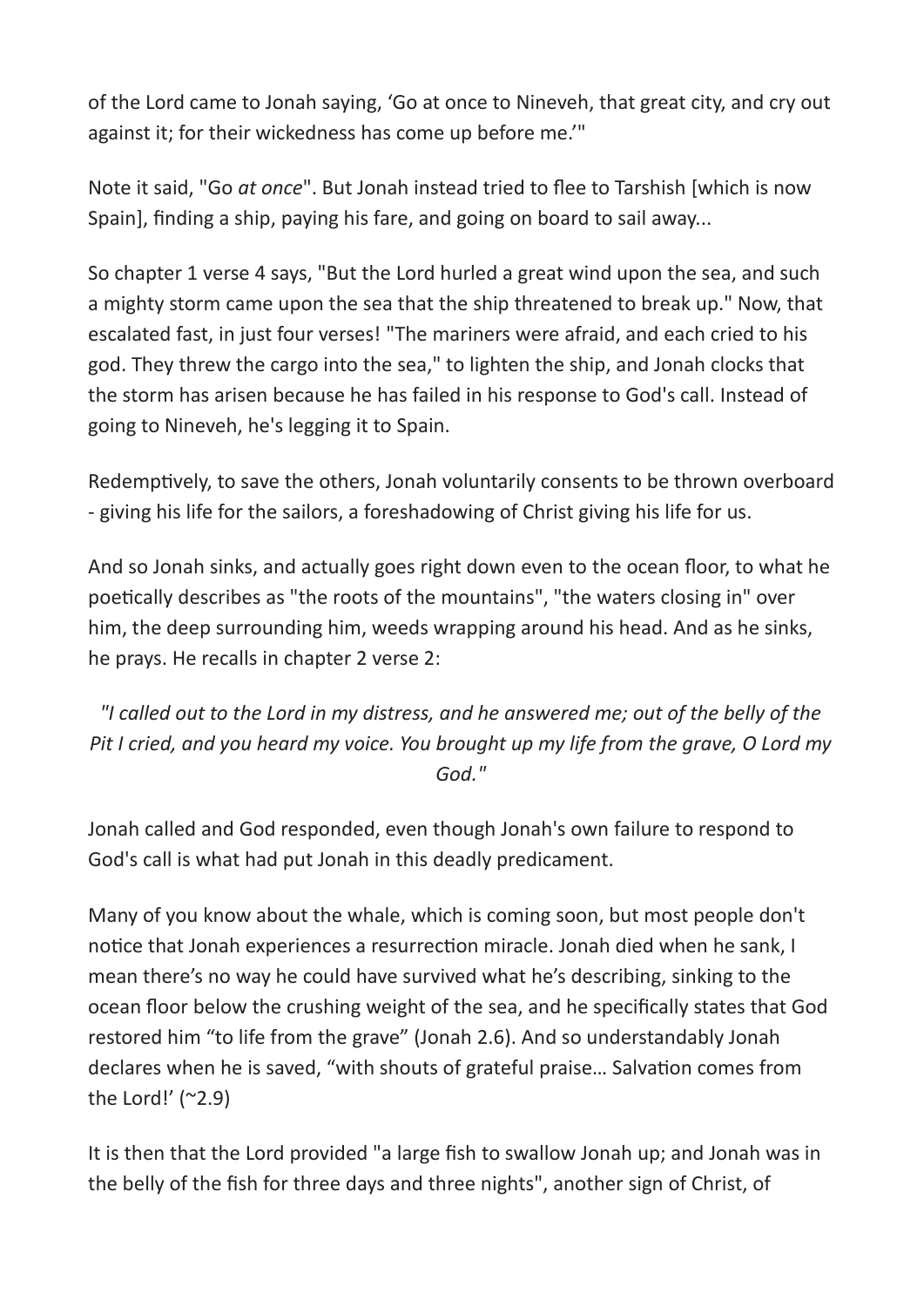course, (see, for example, Mark 8.12) as Jesus was in the grave for three days and Jonah is again a foreshadowing of this.

But back to call and response: in Jonah 2.10, "the Lord spoke to the fish," and it responds by propelling Jonah out onto the dry land. It is finally now, after being "spewed" up onto the land by the whale, that "the word of the Lord comes to Jonah *a second time*, saying, "Go to Nineveh, and proclaim to it the message,'" which was where our set reading for this morning kicked off.

Scholars debate Jonah's motivation for refusing God's call in chapter 1, and it's not really until chapter 4 that we hear Jonah's own explanation. At the start of chapter 4, Jonah moans that God's mercy to Nineveh seems to him "very wrong", and he prays despairingly, "this is why I fled to Tarshish at the beginning; for I knew that you are a gracious God and merciful, slow to anger, and abounding in steadfast love". It seems Jonah's fear was that he would call on the Ninevites to change their evil ways or face destruction, and they might respond with faith and action, and as a result God would show them mercy.

At first, it can be a little hard for us to understand why Jonah would think of mercy as a bad thing. But the context is in chapters 1 and 3, when we learn Jonah is an Israelite, whereas Nineveh is a "great city" - as in a superpower - where the people do "evil things". Jonah, as a person from Israel, feared, perhaps resented, and apparently even hated the Ninevites, and would have preferred God to destroy them than show them mercy.

I want to say, partly this rests on his arrogance and sense of holiness and righteousness. He hadn't noticed how desperately *he* needs God's mercy, as we all do (Romans 3.23). Whereas, when we're humble enough to confess that we are ourselves sinners in need of God's mercy, I think it follows that we treat others with more mercy, instead of wanting them to suffer "justice".

So, to bring this together and come in to land, I want to ask: who are you in these readings? We have, juxtaposed, Simon et al on the one hand who respond immediately to Jesus, vs. Jonah on the other who takes some persuading!

And who is God calling you to fish? Like he said to the first disciples, he says also to you - I will make you fish for people. We have opportunities onsite and online, Sundays and throughout the week, to hook our friends and family, colleagues,